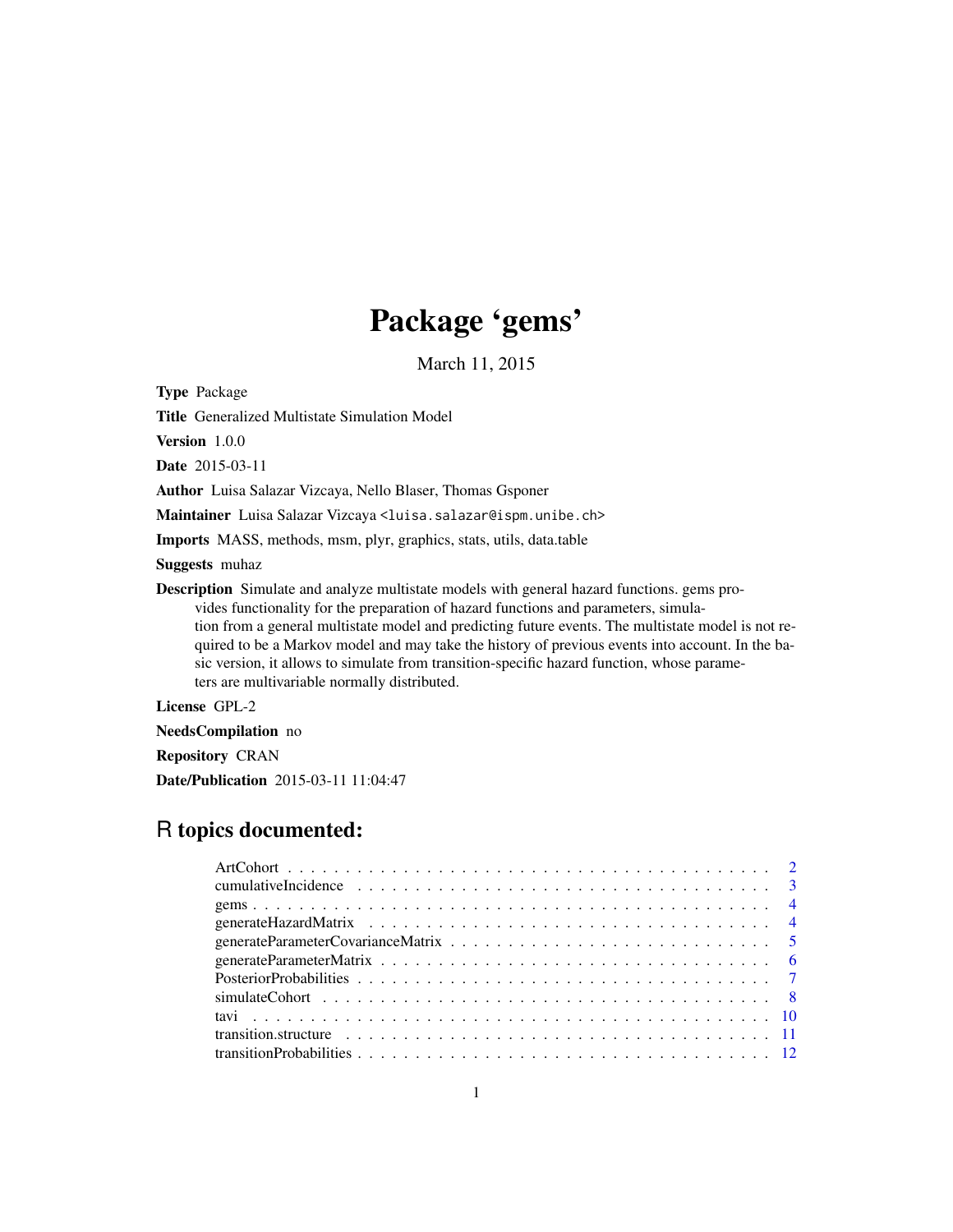#### <span id="page-1-0"></span>**Index** 2008 **[14](#page-13-0)**

<span id="page-1-1"></span>

#### Description

Is a S4 class for the artificial cohort generated by simulateCohort.

#### Usage

```
## S4 method for signature 'ArtCohort,ANY,ANY,ANY'
x[i, j, \ldots, drop = TRUE]## S4 method for signature 'ArtCohort'
update(object, newsize, addbaseline = matrix(NA, nrow =
  newsize - object@size), newInitialStates = rep(1, newsize - object@size))
## S4 method for signature 'ArtCohort'
head(x, \ldots)## S4 method for signature 'ArtCohort'
tail(x, ...)
## S4 method for signature 'ArtCohort'
summary(object)
```
#### Arguments

| x.object         | an ArtCohort                          |
|------------------|---------------------------------------|
| i,j,drop         | same as for data. frame               |
|                  | passed on to data. frame method       |
| newsize          | size of the updated cohort            |
| addbaseline      | baseline for new part of cohort       |
| newInitialStates |                                       |
|                  | initial states for new part of cohort |

#### Slots

states.number Object of class "numeric": number of states size Object of class "numeric": cohort size baseline Object of class "matrix": baseline matrix follow.up Object of class "numeric": maximum follow-up time parameters Object of class "transition.structure": input parameters parametersCovariances Object of class "transition.structure": input covariance matrices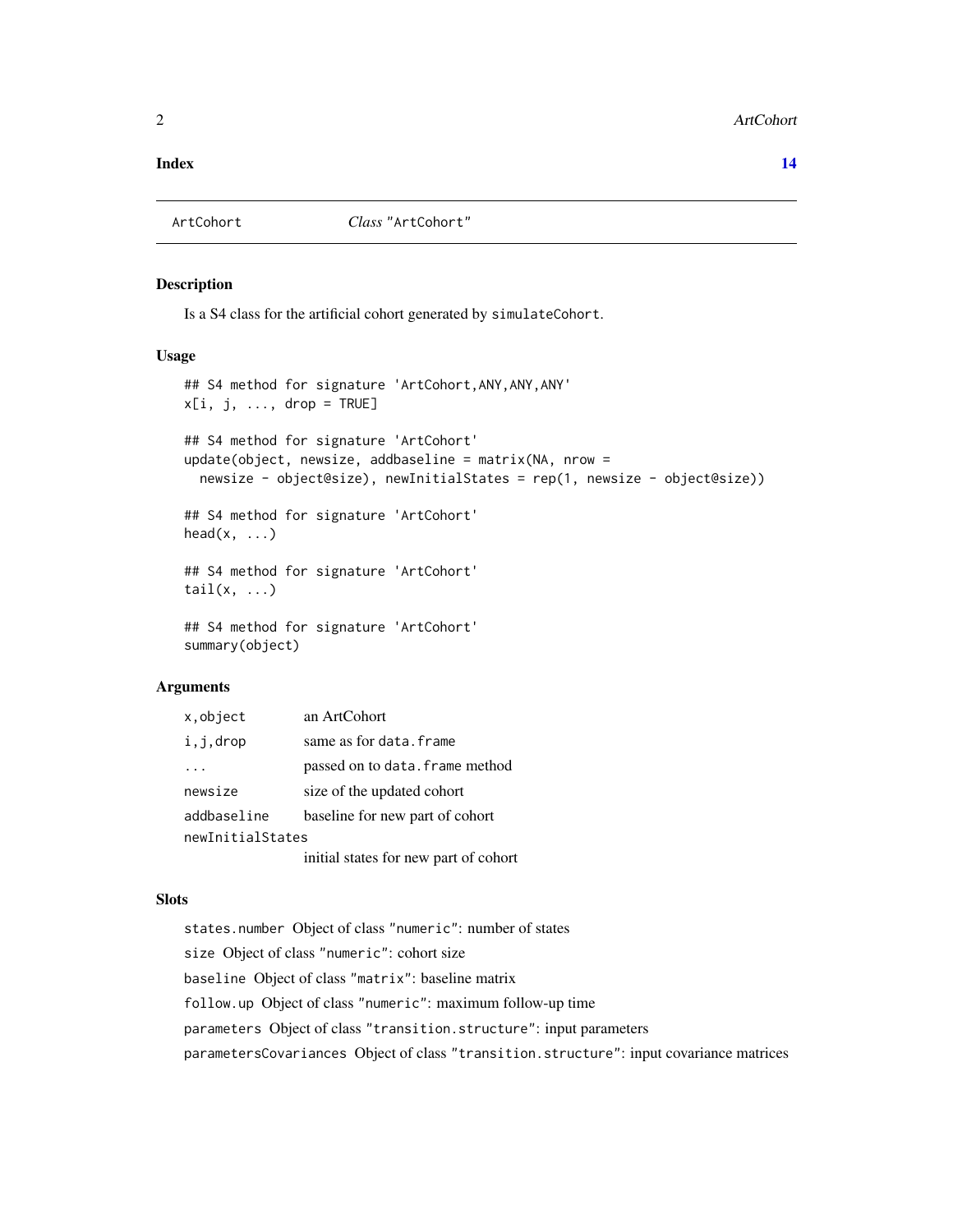<span id="page-2-0"></span>timeToTransition Object of class "matrix": input timeToTransition matrix. logical components transitionFunctions Object of class "transition.structure": input hazard functions time.to.state Object of class "data.frame": entry times for each patient into each of the states

#### Objects from the Class

Objects are created by calls to the function simulateCohort.

#### Author(s)

Luisa Salazar Vizcaya, Nello Blaser, Thomas Gsponer

# See Also

[simulateCohort](#page-7-1), [transition.structure](#page-10-1), [transitionProbabilities](#page-11-1), [cumulativeIncidence](#page-2-1)

#### Examples

showClass("ArtCohort")

<span id="page-2-1"></span>cumulativeIncidence *transition probabilities*

#### Description

Calculates the cumulative incidence and prediction intervals after first state

#### Usage

```
cumulativeIncidence(object, times, M = 100, stateNames = paste("State",
  as.list(1:dim(cohorts)[1])))
```
#### Arguments

| object     | either the output of simulateCohort or the matrix with the probabilities<br>slot of that output. |
|------------|--------------------------------------------------------------------------------------------------|
| times      | a time vector.                                                                                   |
| M          | number of groups for calculating confidence intervals.                                           |
| stateNames | a list with the names of states.                                                                 |

#### Value

an object of class "PosteriorProbabilities", containing the statenames, timepoints and the cumulative incidence with pointwise prediction intervals over time.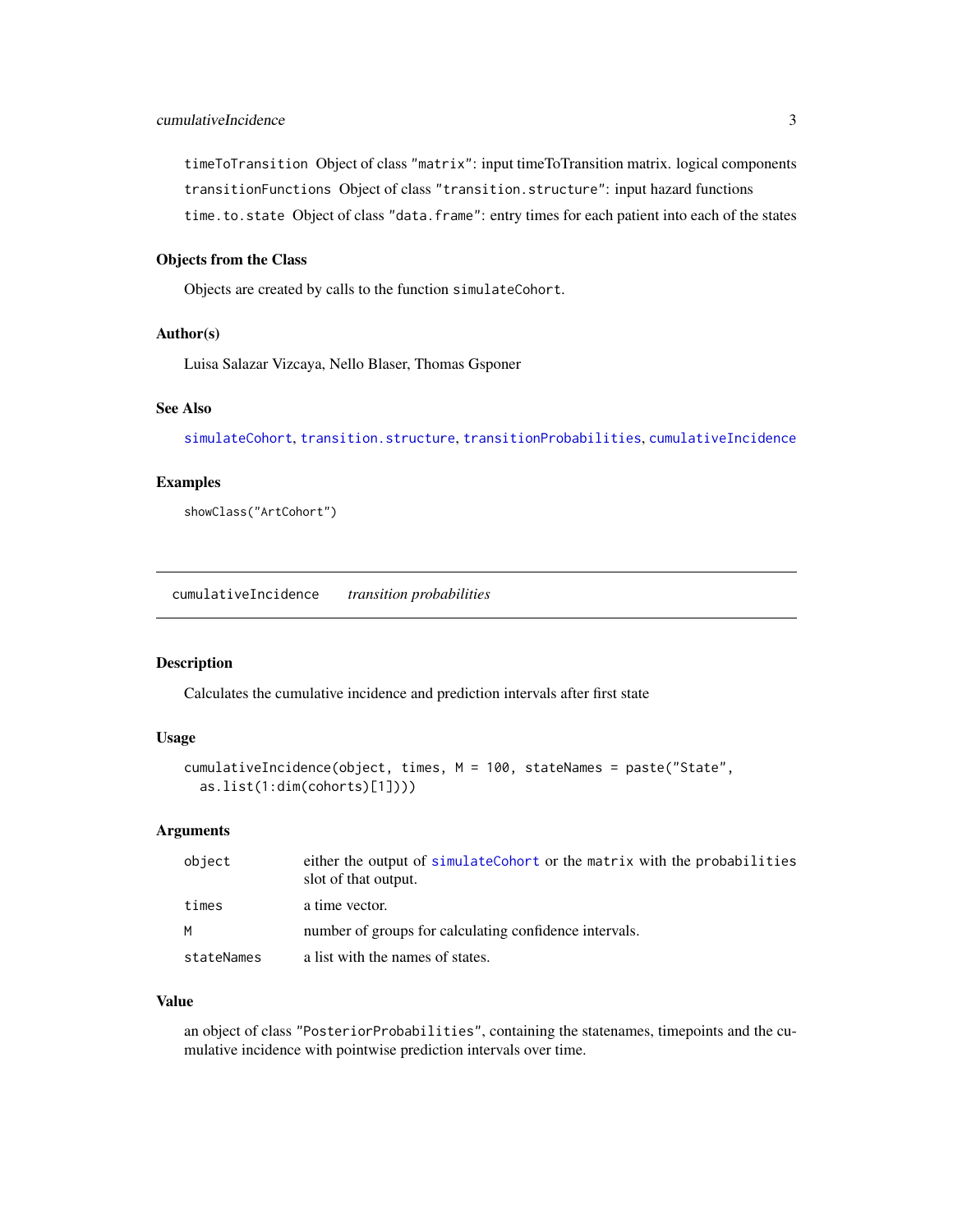#### <span id="page-3-0"></span>Author(s)

Luisa Salazar Vizcaya, Nello Blaser, Thomas Gsponer

#### **References**

Nello Blaser, Luisa Salazar Vizcaya, Janne Estill, Cindy Zahnd, Bindu Kalesan, Matthias Egger, Olivia Keiser, Thomas Gsponer (2015). gems: An R Package for Simulating from Disease Progression Models. Journal of Statistical Software, 64(10), 1-22. URL http://www.jstatsoft.org/v64/i10/.

#### See Also

[PosteriorProbabilities](#page-6-1), [ArtCohort](#page-1-1), [simulateCohort](#page-7-1)

gems *gems: Generalized Multistate Simulation Model*

#### Description

Simulate and analyze multistate models with general hazard functions. gems provides functionality for the preparation of hazard functions and parameters, simulation from a general multistate model and predicting future events. The multistate model is not required to be a Markov model and may take the history of previous events into account. In the basic version, it allows to simulate from transition-specific hazard function, whose parameters are multivariable normally distributed.

#### References

Nello Blaser, Luisa Salazar Vizcaya, Janne Estill, Cindy Zahnd, Bindu Kalesan, Matthias Egger, Olivia Keiser, Thomas Gsponer (2015). gems: An R Package for Simulating from Disease Progression Models. Journal of Statistical Software, 64(10), 1-22. URL http://www.jstatsoft.org/v64/i10/.

<span id="page-3-1"></span>generateHazardMatrix *generate template for transition functions*

#### Description

This function simplifies generating the matrix of transition functions.

#### Usage

generateHazardMatrix(statesNumber)

#### Arguments

statesNumber the number of states to be considered.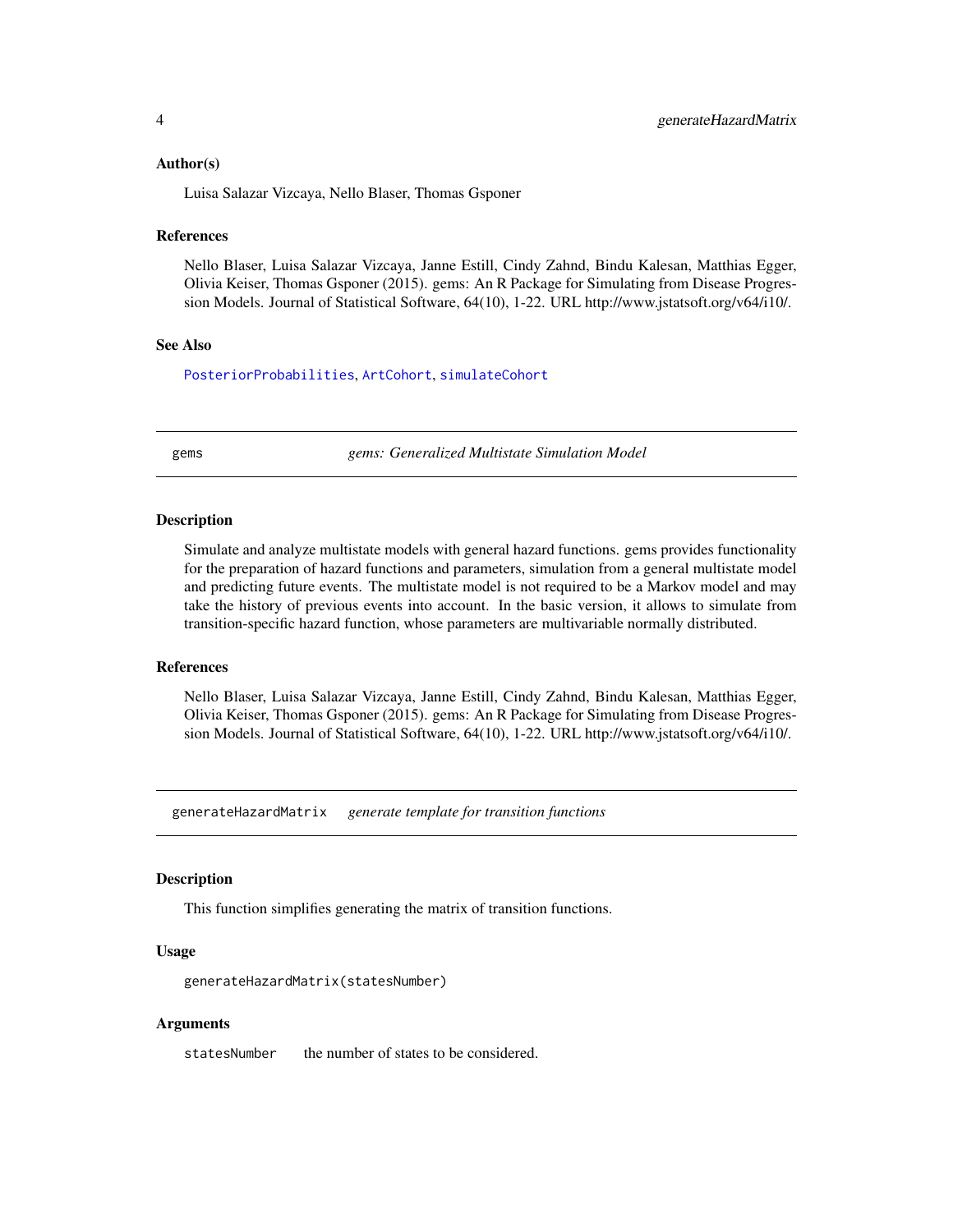#### <span id="page-4-0"></span>Value

a transition.structure of dimension  $N \times N$ , where N is the number of states and with value "impossible" for all potential transitions.

#### Author(s)

Luisa Salazar Vizcaya, Nello Blaser, Thomas Gsponer

#### References

Nello Blaser, Luisa Salazar Vizcaya, Janne Estill, Cindy Zahnd, Bindu Kalesan, Matthias Egger, Olivia Keiser, Thomas Gsponer (2015). gems: An R Package for Simulating from Disease Progression Models. Journal of Statistical Software, 64(10), 1-22. URL http://www.jstatsoft.org/v64/i10/.

#### See Also

[transition.structure](#page-10-1), [simulateCohort](#page-7-1)

<span id="page-4-1"></span>generateParameterCovarianceMatrix

*generate a template for parameter covariances*

#### Description

This function simplifies generating the matrix of parameter covariances from a matrix of mean parameters.

#### Usage

generateParameterCovarianceMatrix(mu)

#### Arguments

mu a transition.structure of dimension  $N \times N$ , whose components list the mean values for the parameters in the transitionFunction.

#### Value

a transition.structure of dimension  $N \times N$  of covariance matrices for the parameters.

#### Author(s)

Luisa Salazar Vizcaya, Nello Blaser, Thomas Gsponer

#### References

Nello Blaser, Luisa Salazar Vizcaya, Janne Estill, Cindy Zahnd, Bindu Kalesan, Matthias Egger, Olivia Keiser, Thomas Gsponer (2015). gems: An R Package for Simulating from Disease Progression Models. Journal of Statistical Software, 64(10), 1-22. URL http://www.jstatsoft.org/v64/i10/.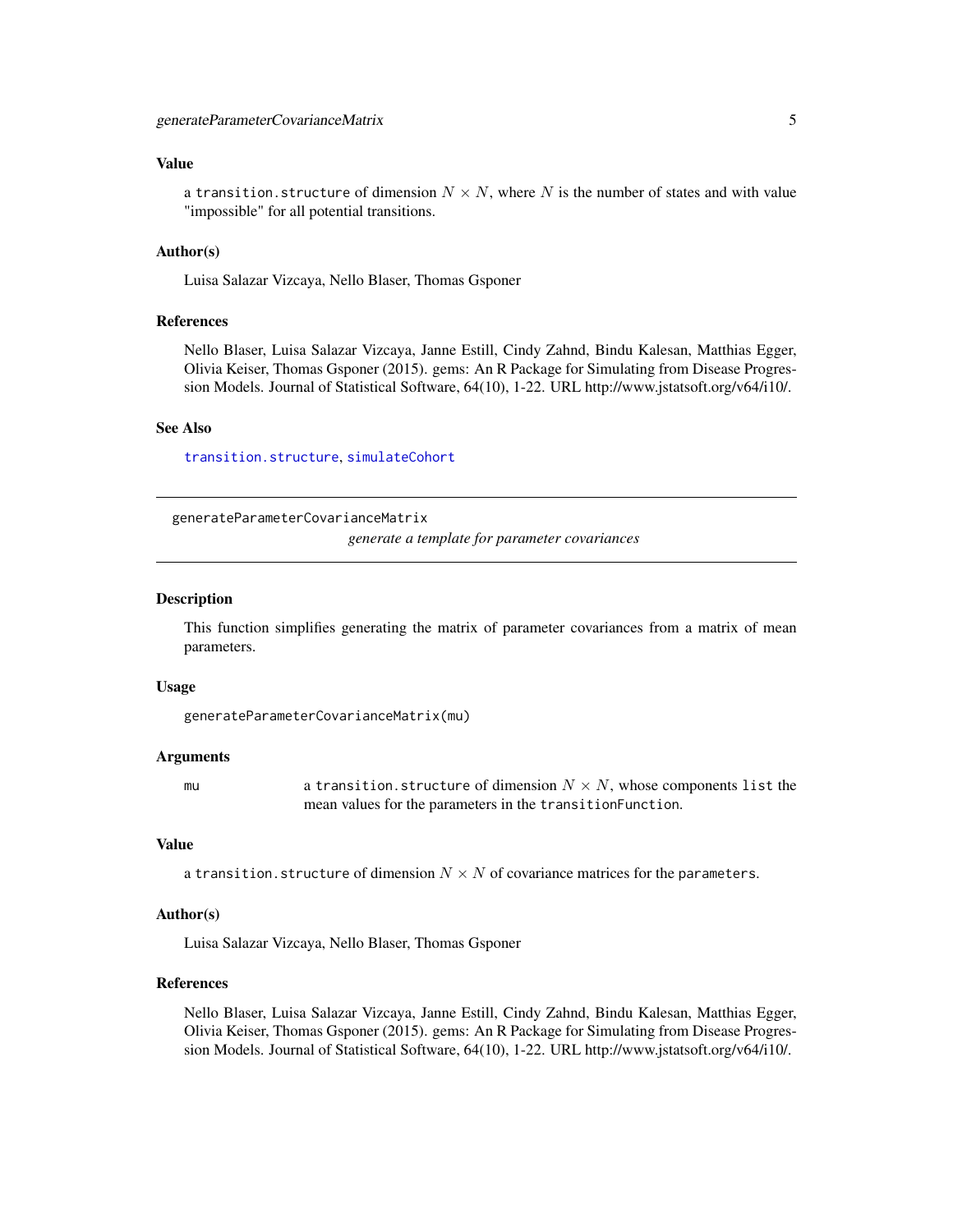#### <span id="page-5-0"></span>See Also

[transition.structure](#page-10-1), [generateParameterMatrix](#page-5-1), [simulateCohort](#page-7-1)

<span id="page-5-1"></span>generateParameterMatrix

*generate a template for mean parameters*

#### Description

This function simplifies generating the matrix of mean parameters from a matrix of transition functions.

#### Usage

```
generateParameterMatrix(hf)
```
#### Arguments

hf a transition.structure of dimension  $N \times N$ , where N is the number of states.

#### Value

a transition. structure of dimension  $N \times N$ , whose components are lists of the right length for the parameters in the corresponding hazard function hf.

#### Author(s)

Luisa Salazar Vizcaya, Nello Blaser, Thomas Gsponer

### References

Nello Blaser, Luisa Salazar Vizcaya, Janne Estill, Cindy Zahnd, Bindu Kalesan, Matthias Egger, Olivia Keiser, Thomas Gsponer (2015). gems: An R Package for Simulating from Disease Progression Models. Journal of Statistical Software, 64(10), 1-22. URL http://www.jstatsoft.org/v64/i10/.

#### See Also

[transition.structure](#page-10-1), [simulateCohort](#page-7-1)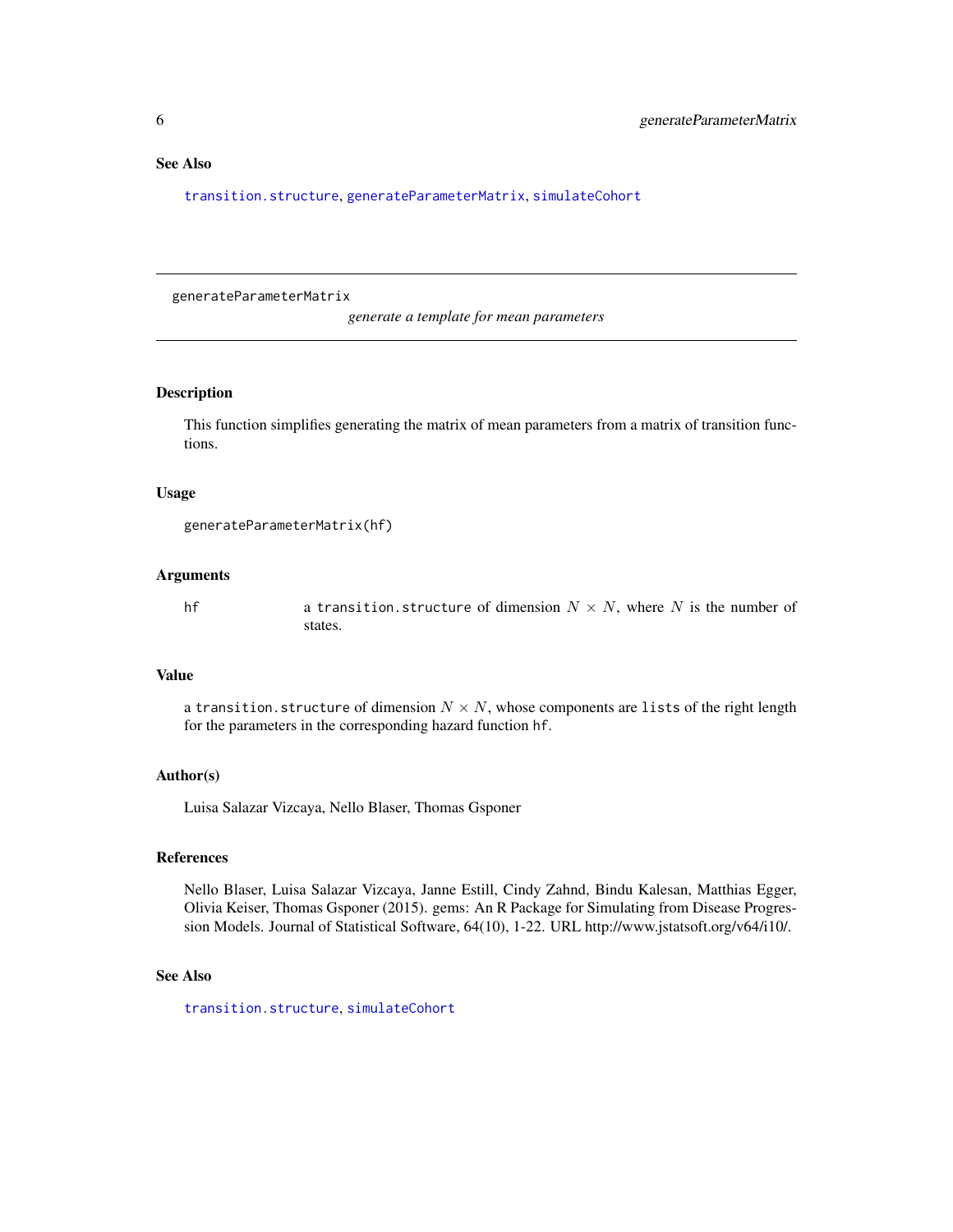<span id="page-6-1"></span><span id="page-6-0"></span>PosteriorProbabilities

*Class* "PosteriorProbabilities"

### Description

This S4 class summarizes the posterior probabilities over time for objects of class "ArtCohort"

#### Usage

```
## S4 method for signature 'PosteriorProbabilities, ANY, ANY, ANY'
x[i, j, ..., drop = TRUE]## S4 method for signature 'PosteriorProbabilities'
plot(x, ci = FALSE, main = paste(x@type,"after starting in State", x@states[1], "at time 0"),
  states = 1:dim(x@probabilities)[2], 1wd = c(2, 2), col = c("blue","green3"), lty = c(1, 2), xlab = "Time", ylab = "Probability", ...)## S4 method for signature 'PosteriorProbabilities'
head(x, \ldots)## S4 method for signature 'PosteriorProbabilities'
tail(x, \ldots)
```
#### Arguments

| $\mathsf{x}$                      | the PosteriorProbabilities object                                                                                      |
|-----------------------------------|------------------------------------------------------------------------------------------------------------------------|
| i,j,drop                          | same as for a "data.frame"                                                                                             |
| $\cdots$                          | arguments passed on to main method                                                                                     |
| ci                                | should confidence intervals be displayed                                                                               |
| main, xlab, ylab same as any plot |                                                                                                                        |
| states                            | which states to display                                                                                                |
| lwd.col.lty                       | vectors of lentht 2, with first component for the point estimate and second com-<br>ponent for the confidence interval |

#### Slots

states Object of class "character": names of states

times Object of class "numeric": time points at which probabilities are evaluated probabilities Object of class "matrix": posterior Probabilities to be in each state at each time lower Object of class "matrix": lower prediction bound to be in each state at each time upper Object of class "matrix": upper prediction bound to be in each state at each time type Object of class "character": describes type of probability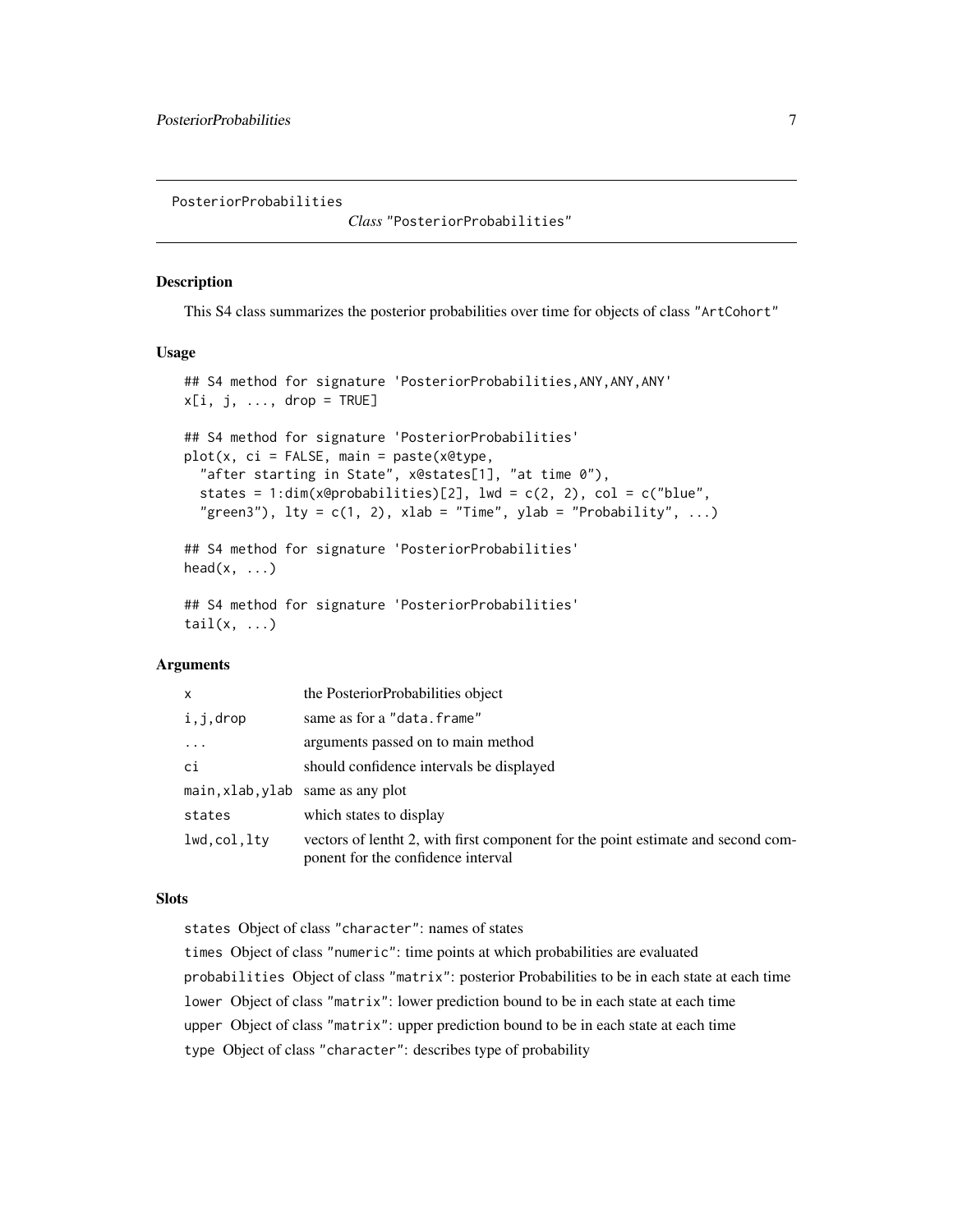#### <span id="page-7-0"></span>Objects from the Class

Objects are created by calls to the function simulateCohort.

#### Author(s)

Luisa Salazar Vizcaya, Nello Blaser, Thomas Gsponer

#### See Also

[transitionProbabilities](#page-11-1), [cumulativeIncidence](#page-2-1), [ArtCohort](#page-1-1)

#### Examples

showClass("PosteriorProbabilities")

<span id="page-7-1"></span>simulateCohort *Simulate cohort*

#### Description

Simulates a cohort of patients from a set of functions associated to each possible transition in a multistate model. The multistate model is not required to be a Markov model and may take the history of previous events into account. In the basic version, it allows to simulate from transitionspecific hazard function, whose parameters are multivariable normally distributed. For each state, all transition-specific hazard functions and their parameters need to be specified. For simulating one transition, all possible event times are simulated and the minimum is chosen. Then simulation continues from the corresponding state until an absorbing state of time to is reached.

#### Usage

```
simulateCohort(transitionFunctions, parameters, cohortSize = 1000,
 parameterCovariances = FALSE, timeToTransition = array(FALSE, dim =
 dim(transitionFunctions@list.matrix)), baseline = matrix(NA, nrow =
 cohortSize), initialState = rep(1, cohortSize),
 absorbing = transitionFunctions@states.number, to = 100,
 report.every = 100, sampler.steps = 1000)
```
#### Arguments

transitionFunctions

|                      | a transition.structure of dimension $N \times N$ that contains the hazard func-<br>tions        |
|----------------------|-------------------------------------------------------------------------------------------------|
| parameters           | a transition. structure of dimension $N \times N$ that contains the parameters                  |
| cohortSize           | a numeric indicating the number of patients to be simulated.                                    |
| parameterCovariances |                                                                                                 |
|                      | a transition, structure of dimension $N \times N$ of covariance matrices for the<br>parameters. |
|                      |                                                                                                 |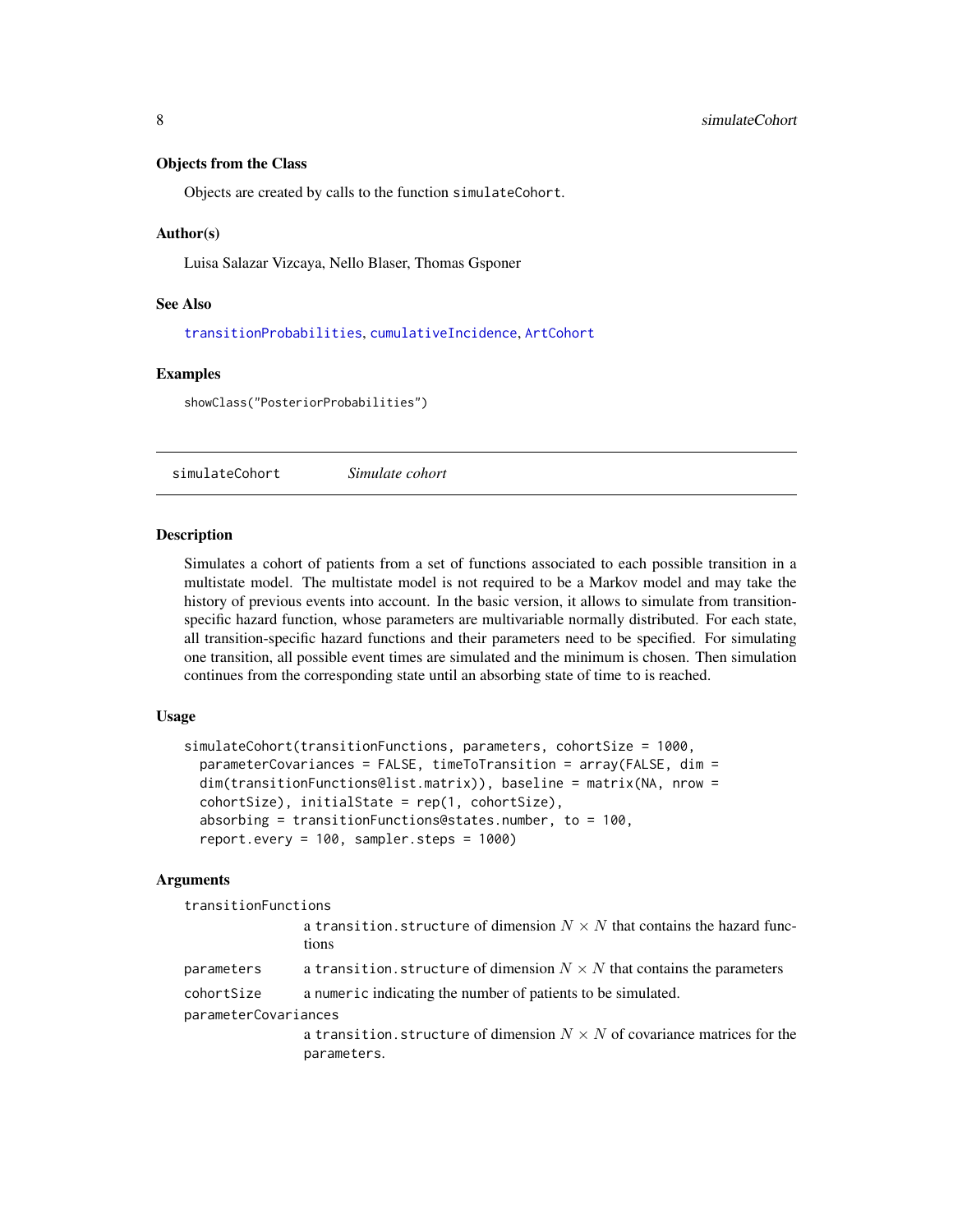| timeToTransition |                                                                                                                                                                         |  |
|------------------|-------------------------------------------------------------------------------------------------------------------------------------------------------------------------|--|
|                  | a logical matrix; TRUE for all transitions whose transition Function is<br>specified as the time until transition instead of as a hazard function or as a<br>character. |  |
| baseline         | a matrix or data. frame of dimension $\text{cohortSize} \times M$ with M baseline char-<br>acteristics of subjects to be simulated.                                     |  |
| initialState     | a numeric of length cohort Size with the initial state for each subject simulated.                                                                                      |  |
| absorbing        | a numeric containing all absorbing states.                                                                                                                              |  |
| to               | final time of the simulation.                                                                                                                                           |  |
| report.every     | a numeric to check progress of simulation.                                                                                                                              |  |
| sampler.steps    | a numeric indicating number of steps for discretization of hazard functions                                                                                             |  |

#### Details

The transitionFunctions contains hazard functions or time to event function associated to each possible transition. The elements of this list can be either expressed as an explicit R function or as a character ("impossible", "Weibull", "multWeibull", "exponential") in order to express impossible transitions or parametric forms for the distributions of time to event. If the functions should depend on time, baseline characteristics or be *history-dependent*, the function arguments *t*, *bl* or *history* can be used. Time *t* refers to the time since entry into the current state. For the time since the initial state, use t+sum(history).

The components of the parameters argument list the mean values for the parameters in the transitionFunction. If the corresponding transitionFunction is a function, the parameters should appear in the same order as in the function, leaving out *t*, *bl* and *history*. If the corresponding transitionFunction is the character "Weibull", the first argument is the shape and the second one the scale. If the corresponding transitionFunction is the character "multWeibull", specify weights, shapes, scales in this order.

Note that when using the parameterCovariances argument it is the users responsibility to ensure that the functions are parametrized such that parameters for each transition are multivariate normally distributed and mutually independent.

#### Value

an object of class "ArtCohort" with time.to.state slot of dimension  $cohortSize \times N$  with entry times for each patient into each of the states.

#### Author(s)

Luisa Salazar Vizcaya, Nello Blaser, Thomas Gsponer

#### References

Nello Blaser, Luisa Salazar Vizcaya, Janne Estill, Cindy Zahnd, Bindu Kalesan, Matthias Egger, Olivia Keiser, Thomas Gsponer (2015). gems: An R Package for Simulating from Disease Progression Models. Journal of Statistical Software, 64(10), 1-22. URL http://www.jstatsoft.org/v64/i10/.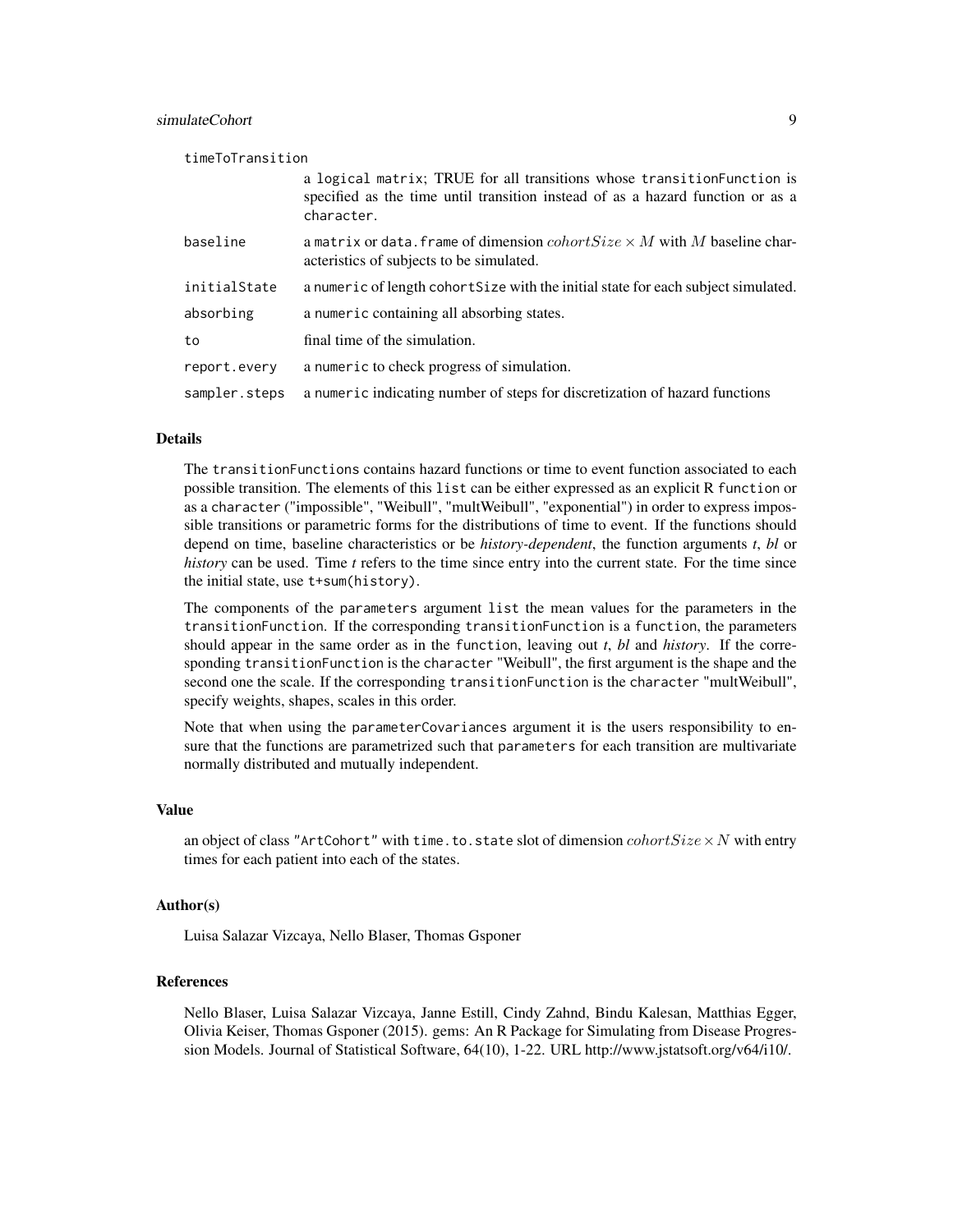# <span id="page-9-0"></span>See Also

```
generateHazardMatrix, generateParameterMatrix, generateParameterCovarianceMatrix,
ArtCohort, transitionProbabilities, cumulativeIncidence
```
#### Examples

# Here is an example model with 3 states and 2 possible transitions.

```
# number of states in the model
statesNumber <- 3
# cohort size
cohortSize <- 100
# specification of hazard functions
hazardf <- generateHazardMatrix(statesNumber)
hazardf[[1,2]] <- function(t, r1, r2)
{
  ifelse(t<=2, r1 , r2)
}
hazardf[[2,3]] <- "Weibull"
# list of parameters for the hazard functions
mu <- generateParameterMatrix(hazardf)
mu[[1,2]] <- list(0.33, 0.03) # r1, r2
mu[[2,3]] <- list(1,0.84) # shape, scale
# time
maxTime < -10# simulate the cohort
cohort <- simulateCohort(
  transitionFunctions = hazardf,
  parameters = mu,
  cohortSize = cohortSize,
  to=maxTime)
# output
head(cohort)
# transition probability
tr <- transitionProbabilities(cohort, times=seq(0,4,.1))
plot(tr, ci=FALSE)
# cumulative incidence
inc <- cumulativeIncidence(cohort, times=seq(0,4,.1))
plot(inc, ci=FALSE, states=c(2,3))
```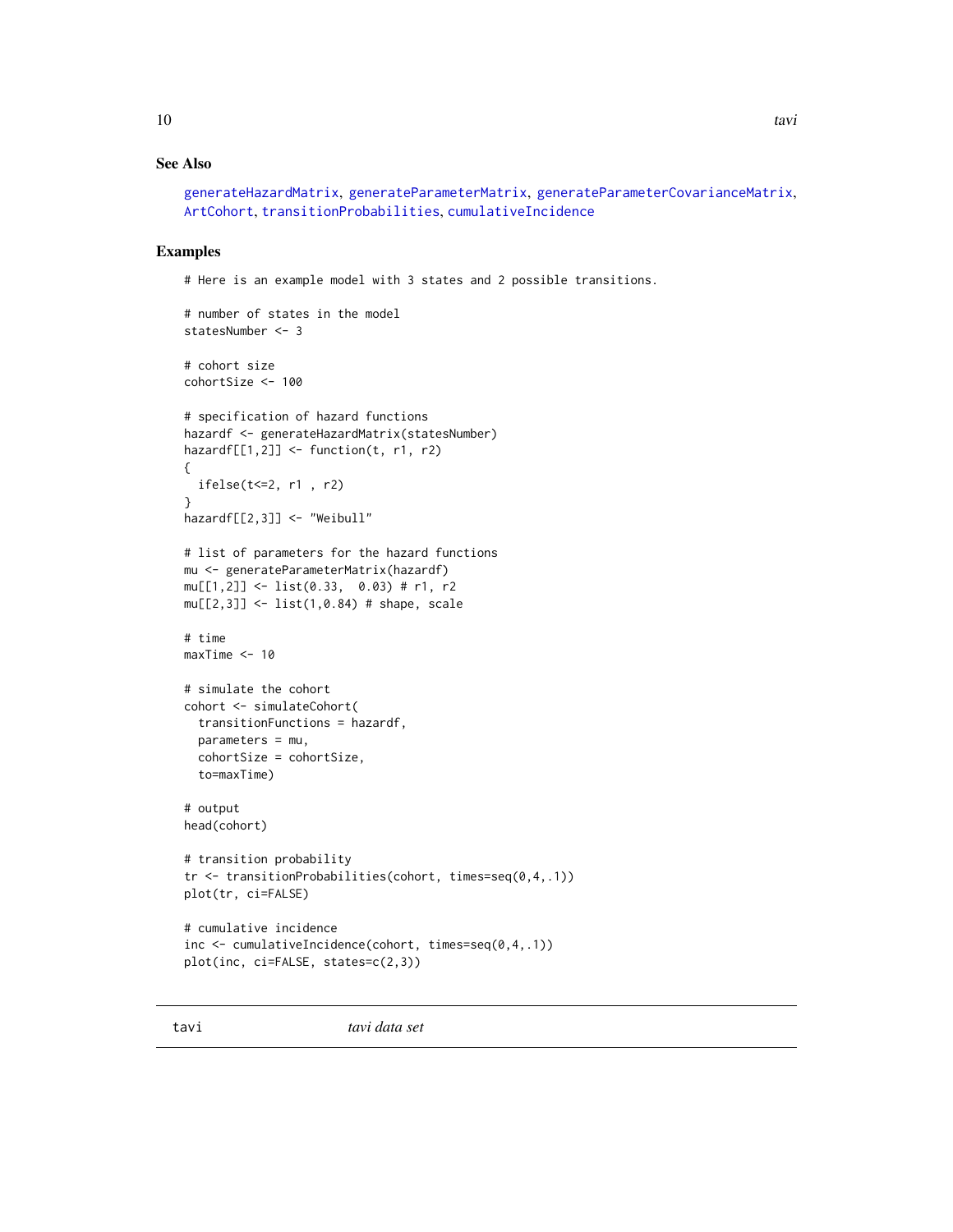#### <span id="page-10-0"></span>transition.structure 11

#### Description

The simulated data set for each patient contains data for kidney injuries, bleeding complications and the combined endpoint of stroke or death. The data was simulated from the original data following the steps described in the package vignette.

#### Format

A data frame with 194 observations on the following 7 variables.

id a character vector that contains the patient id's

kidney a numeric vector; indicator variable that show if an event has occurred

kidney.dur a numeric vector; times at which the events occurred or the patients were censored

bleeding a numeric vector; indicator variable that show if an event has occurred

bleeding.dur a numeric vector; times at which the events occurred or the patients were censored

death a numeric vector; indicator variable that show if an event has occurred

death.dur a numeric vector; times at which the events occurred or the patients were censored

#### References

Nello Blaser, Luisa Salazar Vizcaya, Janne Estill, Cindy Zahnd, Bindu Kalesan, Matthias Egger, Olivia Keiser, Thomas Gsponer (2015). gems: An R Package for Simulating from Disease Progression Models. Journal of Statistical Software, 64(10), 1-22. URL http://www.jstatsoft.org/v64/i10/.

#### Examples

head(data(tavi))

<span id="page-10-1"></span>transition.structure *Class* "transition.structure"

#### Description

This S4 class provides a structure to specify different characteristics of transitions, such as transition functions functions, parameters or parameter covariances.

#### Usage

```
## S4 method for signature 'transition.structure'
x[[i, j, ..., exact = TRUE]]## S4 replacement method for signature 'transition.structure'
x[[i, j]] <- value
possibleTransitions(object)
## S4 method for signature 'transition.structure'
```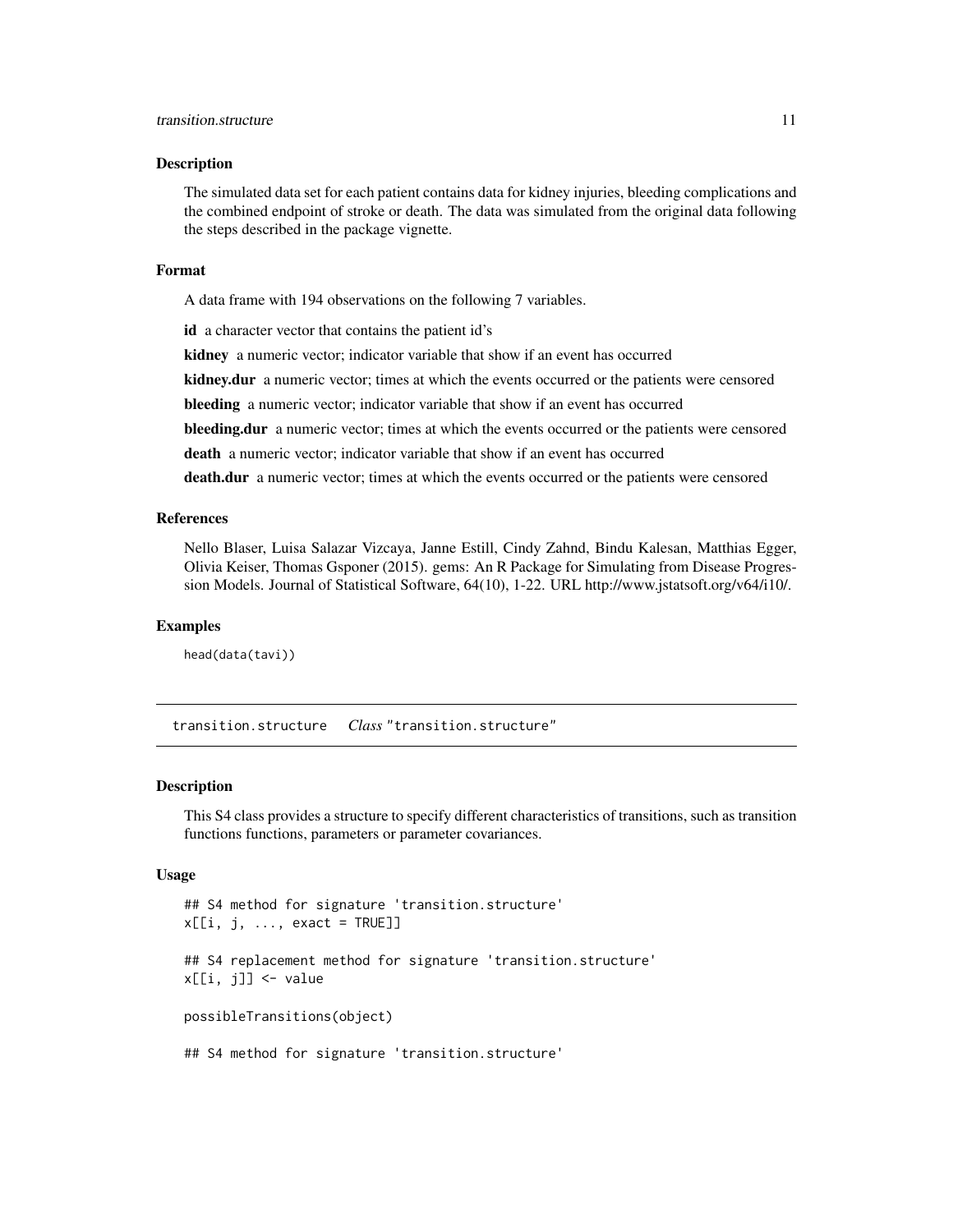```
possibleTransitions(object)
```

```
## S4 method for signature 'transition.structure'
print(x)
```
#### Arguments

| x.object      | the transition.structure |
|---------------|--------------------------|
| i, j          | same as for matrix       |
| $exact.value$ |                          |
|               | passed on to list method |

#### **Slots**

states.number Object of class "numeric": number of states

list.matrix Object of class "matrix": a list with two dimensions, where list element [i,j] correspond to transitions from i to j

#### Objects from the Class

Objects are created by calls to the functions generateHazardMatrix, generateParameterMatrix, generateParameterCovarianceMatrix.

#### Author(s)

Luisa Salazar Vizcaya, Nello Blaser, Thomas Gsponer

#### See Also

[generateHazardMatrix](#page-3-1), [generateParameterMatrix](#page-5-1), [generateParameterCovarianceMatrix](#page-4-1)

#### Examples

```
showClass("transition.structure")
```
<span id="page-11-1"></span>transitionProbabilities

*transition probabilities*

## Description

Calculates the probabilities and prediction intervals after first state

#### Usage

```
transitionProbabilities(object, times, M = 100, stateNames = paste("State",
 as.list(1:dim(cohorts)[1])))
```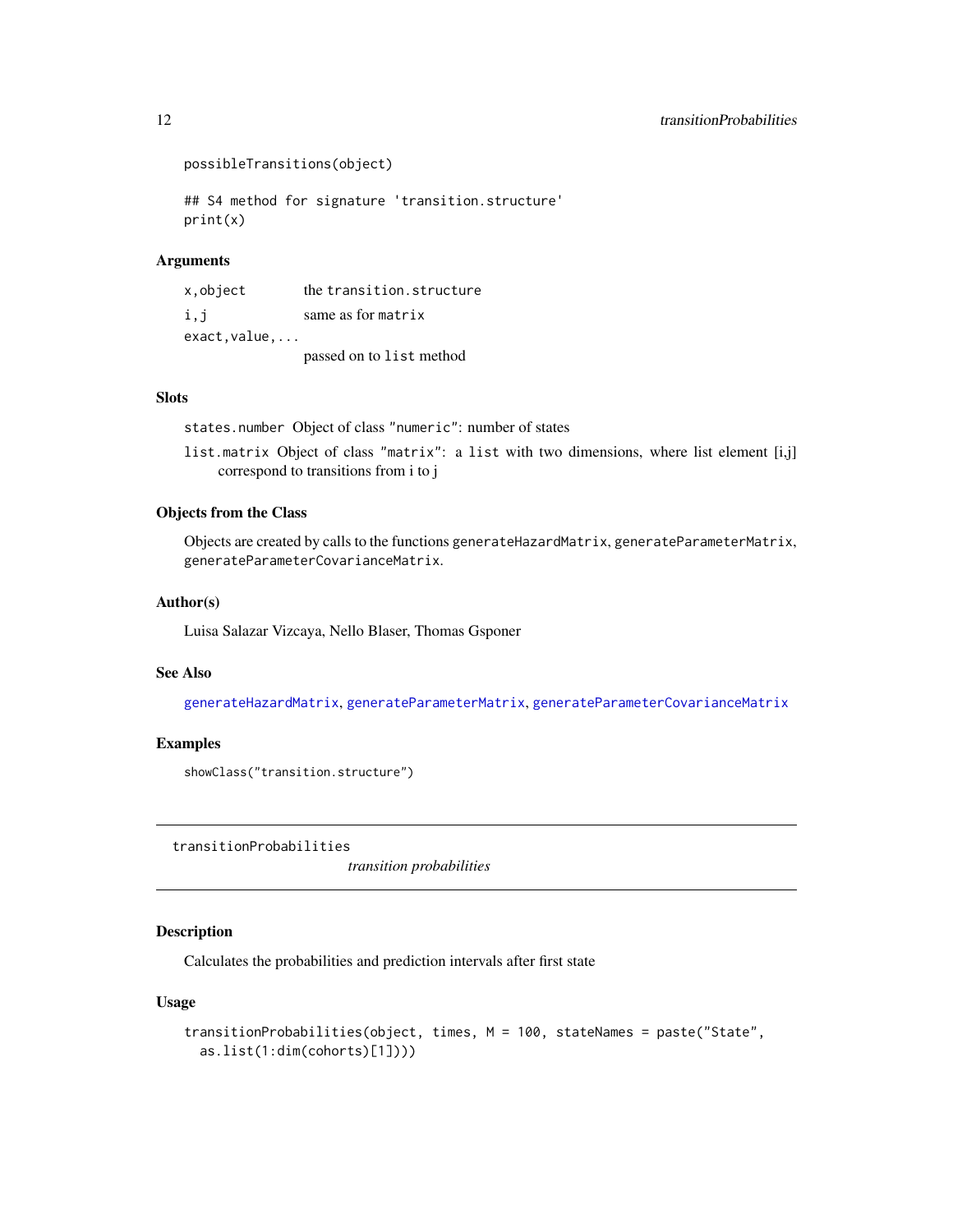#### <span id="page-12-0"></span>transitionProbabilities 13

#### Arguments

| object     | either the output of simulateCohort or the matrix with the probabilities<br>slot of that output. |
|------------|--------------------------------------------------------------------------------------------------|
| times      | a time vector.                                                                                   |
| M          | number of groups for calculating confidence intervals.                                           |
| stateNames | a list with the names of states.                                                                 |

# Value

an object of class "PosteriorProbabilities", containing the statenames, timepoints and the transition probabilities with pointwise prediction intervals over time.

#### Author(s)

Luisa Salazar Vizcaya, Nello Blaser, Thomas Gsponer

#### References

Nello Blaser, Luisa Salazar Vizcaya, Janne Estill, Cindy Zahnd, Bindu Kalesan, Matthias Egger, Olivia Keiser, Thomas Gsponer (2015). gems: An R Package for Simulating from Disease Progression Models. Journal of Statistical Software, 64(10), 1-22. URL http://www.jstatsoft.org/v64/i10/.

#### See Also

[PosteriorProbabilities](#page-6-1), [ArtCohort](#page-1-1), [simulateCohort](#page-7-1)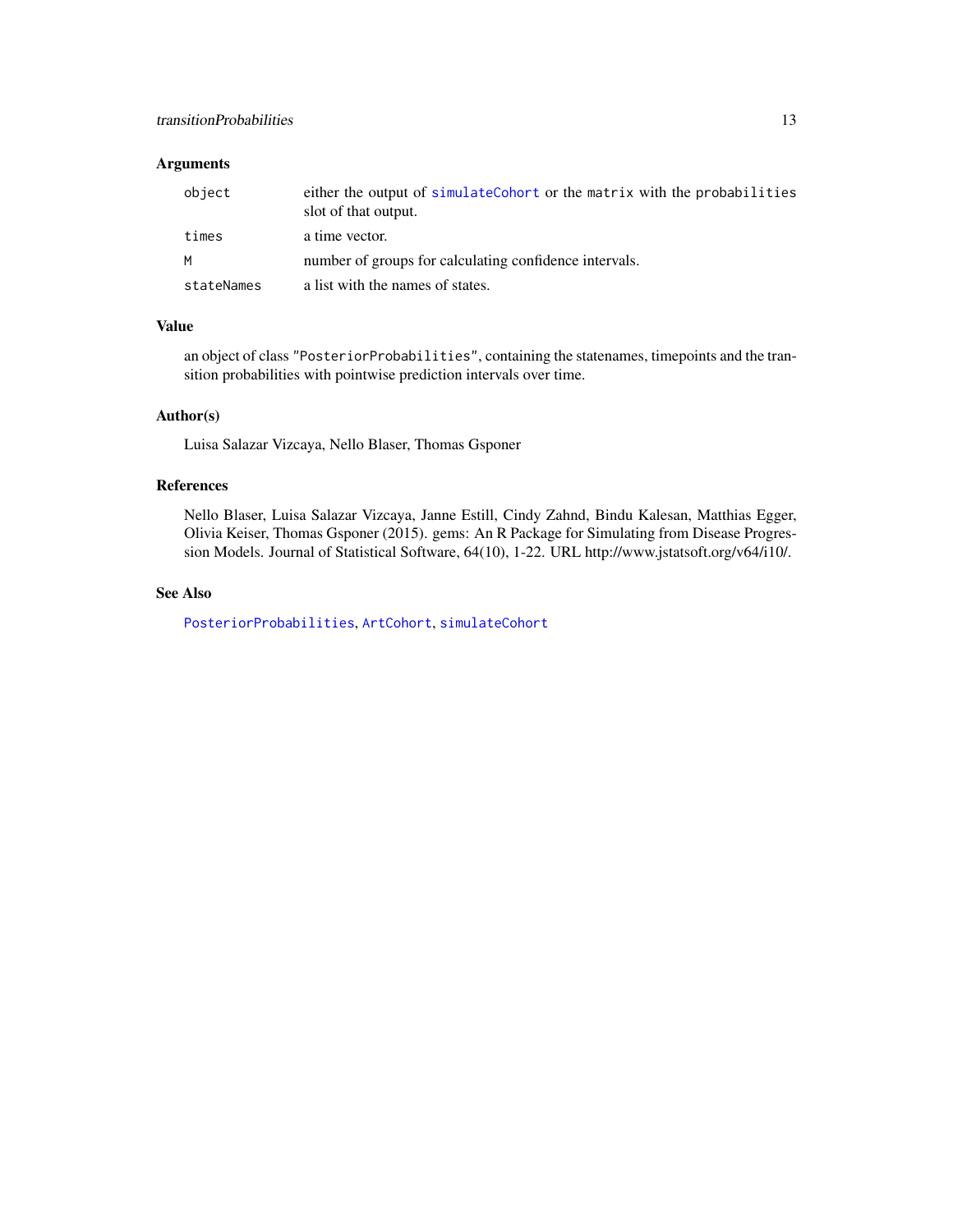# <span id="page-13-0"></span>**Index**

∗Topic classes ArtCohort, [2](#page-1-0) PosteriorProbabilities, [7](#page-6-0) transition.structure, [11](#page-10-0) ∗Topic datasets tavi, [10](#page-9-0) ∗Topic function simulateCohort, [8](#page-7-0) ∗Topic main simulateCohort, [8](#page-7-0) ∗Topic utilities cumulativeIncidence, [3](#page-2-0) generateHazardMatrix, [4](#page-3-0) generateParameterCovarianceMatrix, [5](#page-4-0) generateParameterMatrix, [6](#page-5-0) transitionProbabilities, [12](#page-11-0) [,ArtCohort,ANY,ANY,ANY-method *(*ArtCohort*)*, [2](#page-1-0) [,ArtCohort-method *(*ArtCohort*)*, [2](#page-1-0) [,PosteriorProbabilities,ANY,ANY,ANY-method *(*PosteriorProbabilities*)*, [7](#page-6-0) [,PosteriorProbabilities-method *(*PosteriorProbabilities*)*, [7](#page-6-0) [.ArtCohort *(*ArtCohort*)*, [2](#page-1-0) [.PosteriorProbabilities *(*PosteriorProbabilities*)*, [7](#page-6-0) [[,transition.structure-method *(*transition.structure*)*, [11](#page-10-0) [[.transition.structure *(*transition.structure*)*, [11](#page-10-0) [[<-,transition.structure-method *(*transition.structure*)*, [11](#page-10-0) [[<-.transition.structure *(*transition.structure*)*, [11](#page-10-0) ArtCohort, [2,](#page-1-0) *[4](#page-3-0)*, *[8](#page-7-0)*, *[10](#page-9-0)*, *[13](#page-12-0)* ArtCohort-class *(*ArtCohort*)*, [2](#page-1-0)

cumulativeIncidence, *[3](#page-2-0)*, [3,](#page-2-0) *[8](#page-7-0)*, *[10](#page-9-0)*

gems, [4](#page-3-0) gems-package *(*gems*)*, [4](#page-3-0) generateHazardMatrix, [4,](#page-3-0) *[10](#page-9-0)*, *[12](#page-11-0)* generateParameterCovarianceMatrix, [5,](#page-4-0) *[10](#page-9-0)*, *[12](#page-11-0)* generateParameterMatrix, *[6](#page-5-0)*, [6,](#page-5-0) *[10](#page-9-0)*, *[12](#page-11-0)* head,ArtCohort-method *(*ArtCohort*)*, [2](#page-1-0) head,PosteriorProbabilities-method *(*PosteriorProbabilities*)*, [7](#page-6-0) head.ArtCohort *(*ArtCohort*)*, [2](#page-1-0) head.PosteriorProbabilities *(*PosteriorProbabilities*)*, [7](#page-6-0) plot,PosteriorProbabilities-method *(*PosteriorProbabilities*)*, [7](#page-6-0) plot.PosteriorProbabilities *(*PosteriorProbabilities*)*, [7](#page-6-0) possibleTransitions *(*transition.structure*)*, [11](#page-10-0) possibleTransitions,transition.structure-method *(*transition.structure*)*, [11](#page-10-0) PosteriorProbabilities, *[4](#page-3-0)*, [7,](#page-6-0) *[13](#page-12-0)* PosteriorProbabilities-class *(*PosteriorProbabilities*)*, [7](#page-6-0) print, transition.structure-method *(*transition.structure*)*, [11](#page-10-0) print.transition.structure *(*transition.structure*)*, [11](#page-10-0)

simulateCohort, *[3](#page-2-0)[–6](#page-5-0)*, [8,](#page-7-0) *[13](#page-12-0)* summary,ArtCohort-method *(*ArtCohort*)*, [2](#page-1-0) summary.ArtCohort *(*ArtCohort*)*, [2](#page-1-0)

tail,ArtCohort-method *(*ArtCohort*)*, [2](#page-1-0) tail,PosteriorProbabilities-method *(*PosteriorProbabilities*)*, [7](#page-6-0) tail.ArtCohort *(*ArtCohort*)*, [2](#page-1-0) tail.PosteriorProbabilities *(*PosteriorProbabilities*)*, [7](#page-6-0)